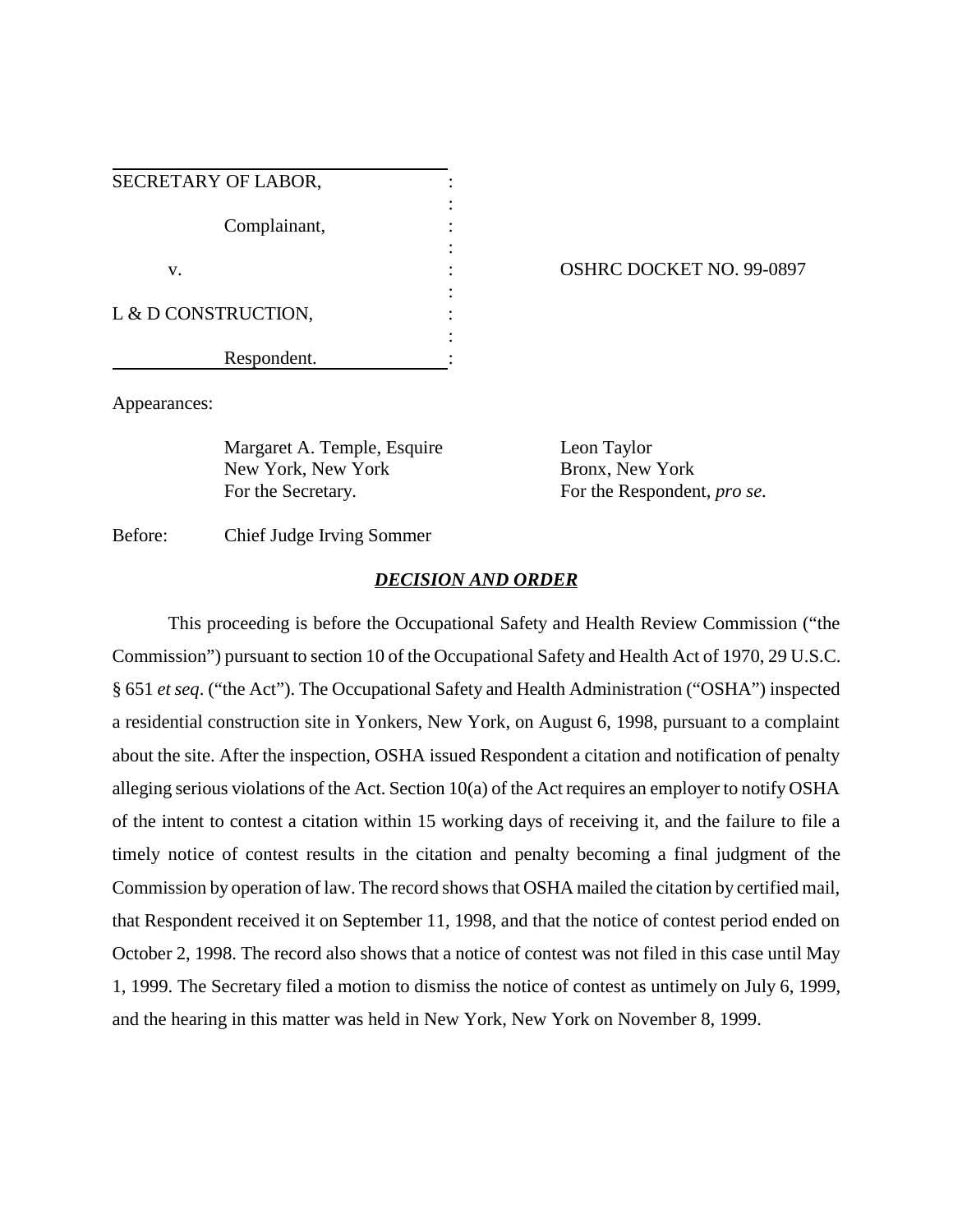## *The Testimony*

Maureen Smith, the OSHA compliance officer ("CO") who conducted the inspection, testified that when she arrived at the site she saw two individuals working without fall protection on the pitched roof of a building that was being converted into a residence; one identified himself as Victor Vega, and both said they worked for  $L \& D$  Construction. CO Smith further testified that when Leon Taylor arrived at the site, she told him why she was there and about the violations she had seen; he said he was the owner of  $L \& D$ , and she did not recall him stating that the employees were not his or that he was not getting paid for his work. However, she indicated that the individuals she spoke to had said something about working for a friend and a church; she also indicated that their statements had conflicted with Taylor's and that she had not known who to believe. (Tr. 32-39; 42).

Leon Taylor testified that although he did carpentry and masonry work and had been in business since 1996, he had always worked by himself, he had never had any employees, and he was not getting paid for his work at the site.<sup>1</sup> Taylor explained that Justin Lambert, a friend and a member of his church, bought the building to convert it into his personal residence and that he (Taylor) was working on the house one or two days a week on a voluntary basis; he further explained that Lambert also had other individuals working on the house and that while he knew Lambert's son and Victor Vega, who also belonged to the church, he did not really know the others. Taylor said neither Vega nor anyone else at the site worked for him and that he had so informed the OSHA representative, who was there when he arrived. Taylor also said that upon receiving the citation, he went to Lambert, who told him he would take care of it; he went back to Lambert after getting a demand letter for the penalties that were due, and Lambert again told him he would take care of it. $2$  (Tr. 23-31; 40-43).

## *Discussion*

The record plainly shows that no notice of contest was filed in this matter until after the 15 day contest period had ended. An otherwise untimely notice of contest may be accepted where the

<sup>&</sup>lt;sup>1</sup>Although this case was initially captioned as "L & D Construction, Inc.," Taylor testified that his company was a "full proprietorship" and was not incorporated. (Tr. 24). As his testimony was not rebutted, the caption set out above reflects the name Taylor indicated.

<sup>&</sup>lt;sup>2</sup>Lambert's action to "take care of" this matter, apparently, was to send in the notice of contest letter, which, while consistent with Taylor's testimony, was unsigned.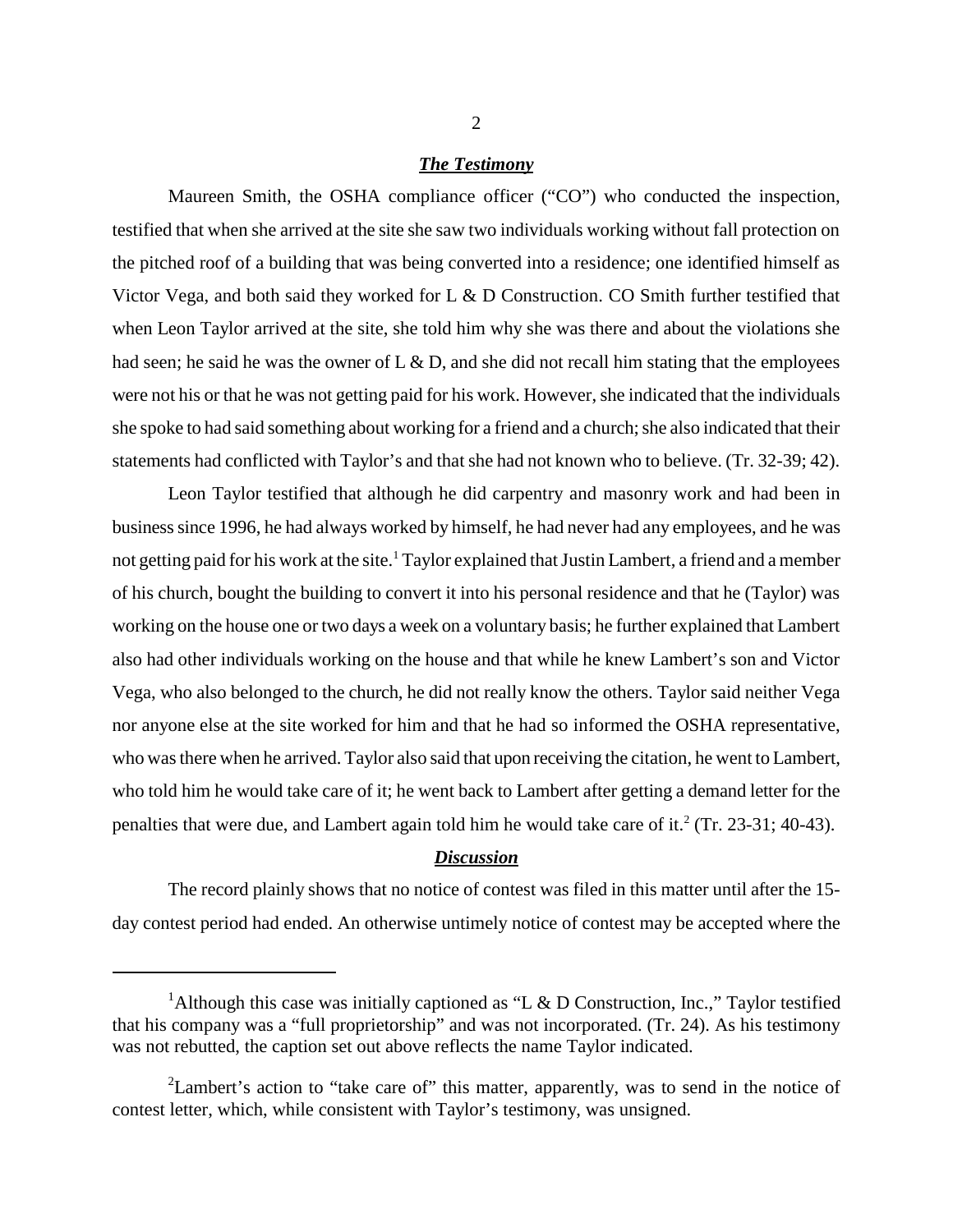Secretary's deception or failure to follow proper procedures caused the delay in filing. An employer is also entitled to relief if it shows the Commission's final order was entered as a result of "mistake, inadvertence, surprise, or excusable neglect" or "any other reason justifying relief," including mitigating circumstances such as absence, illness or a disability that would prevent a party from protecting its interests. *See* Fed. R. Civ. P. 60(b); *Branciforte Builders, Inc.*, 9 BNA OSHC 2113 (No. 80-1920, 1981). There is no evidence and no contention that the Secretary was deceptive or failed to follow proper procedures in this matter. However, the testimony of Leon Taylor is construed to be a request that the late filing be excused under the circumstances.

It is clear Leon Taylor received the citation in this case, and the Commission has held that OSHA citations plainly state the requirement to file a notice of contest within the prescribed period and that an employer "must bear the burden of its own lack of diligence in failing to carefully read and act upon the information contained in the citations." *Roy Kay, Inc.*, 13 BNA OSHC 2021, 2022 (No. 88-1748, 1989); *Acrom Constr. Serv., Inc.*, 15 BNA OSHC 1123, 1126 (No. 88-2291, 1991). The Commission has also held that Rule 60(b) cannot be invoked "to give relief to a party who has chosen a course of action which in retrospect appears unfortunate or where error or miscalculation is traceable really to a lack of care." *Roy Kay, Inc.*, 13 BNA OSHC 2021, 2022 (No. 88-1748, 1989). Regardless, on the facts of this case, I conclude that the late filing was due to excusable neglect.

Under other circumstances, Leon Taylor's failure to file a timely notice of contest and his reliance on Lambert to "take care of"the citation would not constitute excusable neglect. However, after considering the testimony of Taylor and the CO, I find that Taylor had no employees at the site. I observed Taylor's demeanor as he testified and found his statements to be consistent, convincing and credible. Although the CO's testimony was also sincere, she herself indicated that she recalled the individuals she spoke to saying something about working for a friend and a church; I also note her testimony that she was not sure who to believe and that she "figured it would get sorted out at one time or another." (Tr. 37; 42). In light of this testimony, I conclude that the workers misunderstood her or that she misunderstood them and that when she later spoke to Taylor she was already operating under the assumption that he was their employer. In my opinion, these circmumstances, together with Lambert's assurances that he would resolve the citation and the fact